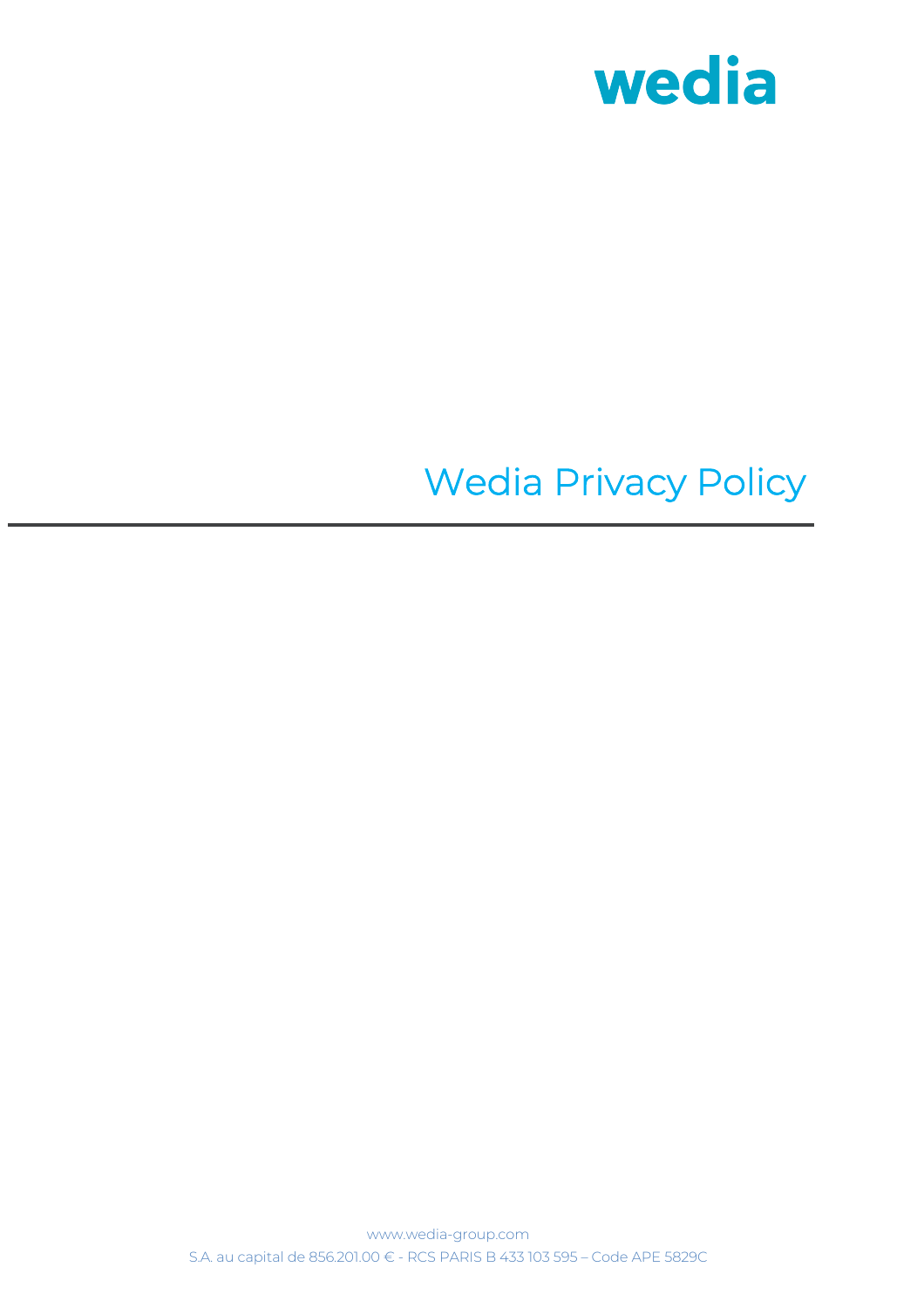

#### **SUMMARY**

| 1.1.<br>1.2.                                 |  |  |
|----------------------------------------------|--|--|
|                                              |  |  |
| 1.3.<br>1.4.<br>1.5.<br>1.6.<br>1.7.<br>1.8. |  |  |
|                                              |  |  |
| 1.9.<br>1.10.                                |  |  |
|                                              |  |  |
|                                              |  |  |
|                                              |  |  |
|                                              |  |  |
|                                              |  |  |
|                                              |  |  |
|                                              |  |  |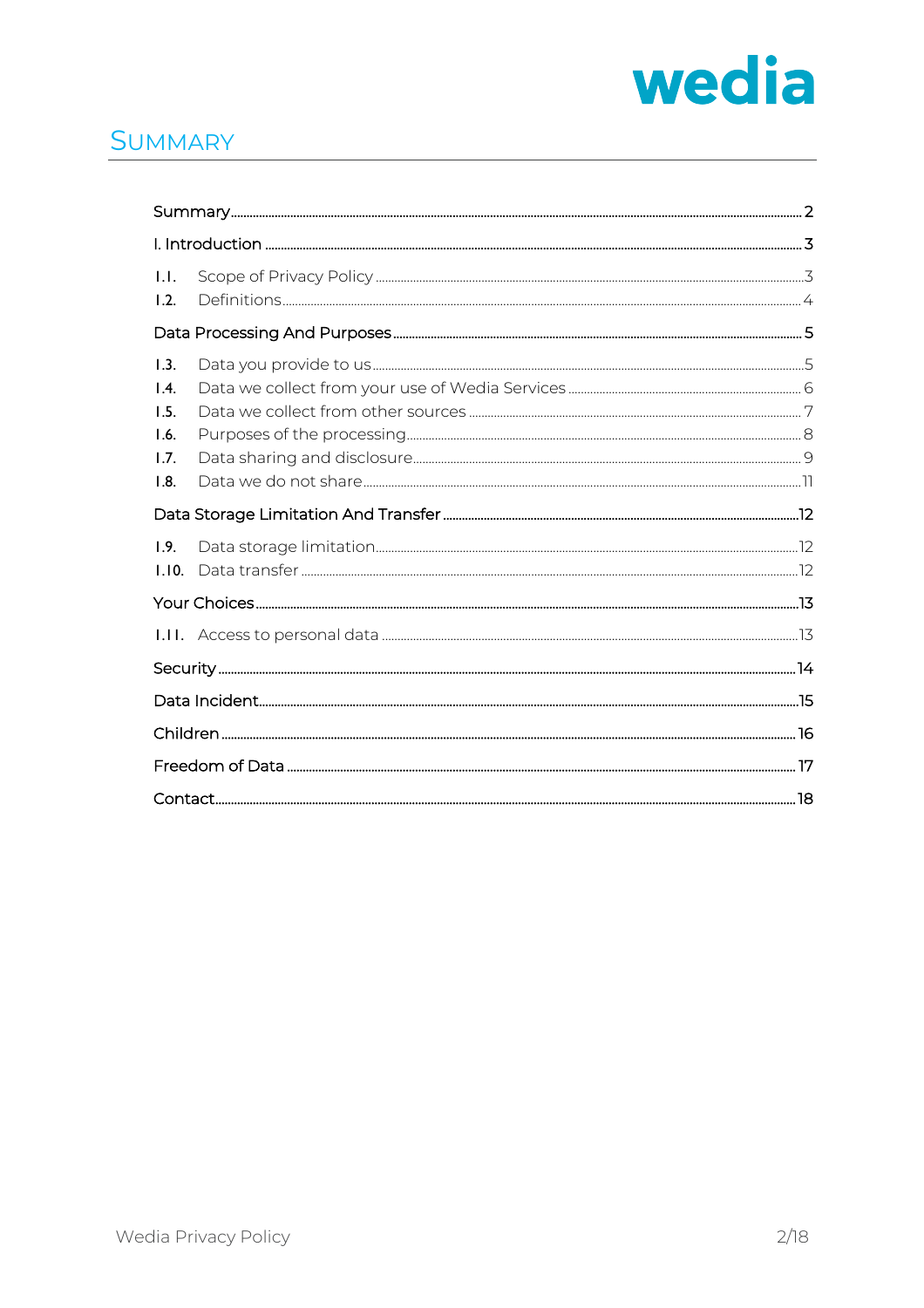

## I. INTRODUCTION

Wedia SA ("Wedia") appreciates your interest in its products and services and your visit to our web site. Your privacy is important to us and we want you to feel comfortable visiting our site and using our product. The protection of your privacy in the processing of your personal data is an important concern to which we pay special attention during our business processes. Personal data collected during visits to our web site or/and during use of our product are processed by us according to the legal provisions valid for the countries in which the web sites are maintained, especially according to the Regulation (EU) 2016/679 of the European parliament and of the Council of 27 April 2016 on the protection of natural persons with regard to the processing of personal data and on the free movement of such data (GDPR). In addition, our Corporate Policy for Personal Data Protection covers also the processing of Customer and Partner Data which is applicable company-wide for Wedia. The Wedia web site may include, however, links to other web sites which are not covered by this privacy statement.

Wedia (Processor/Controller) respects your privacy and your personal data and gurantees the lawfulness of data processing.

This Privacy Policy explains what information (data) Wedia and its related entities collect about you and why, what we do with this data, how we share, processe it, and how we handle the content you place in our products and services. It also explains the choices available to you regarding our use of your Personal Data, how you can access and rectify this data and the applicable security measures.

# 1.1. Scope of Privacy Policy

This Privacy Policy applies to the data that we obtain through your use of "Wedia Services" via a "Device" or when you otherwise interact with Wedia.

"Wedia Services" include our:

- Websites (Controller)
- SaaS Products (Processor)

but does not include:

• Third Party Products. These are third party products or services that you may choose to integrate with Wedia product or services, such as third-party product or sites integrated to Wedia solution. You should always review the policies of third party products and services to make sure you are comfortable with the ways in which they collect and use your data.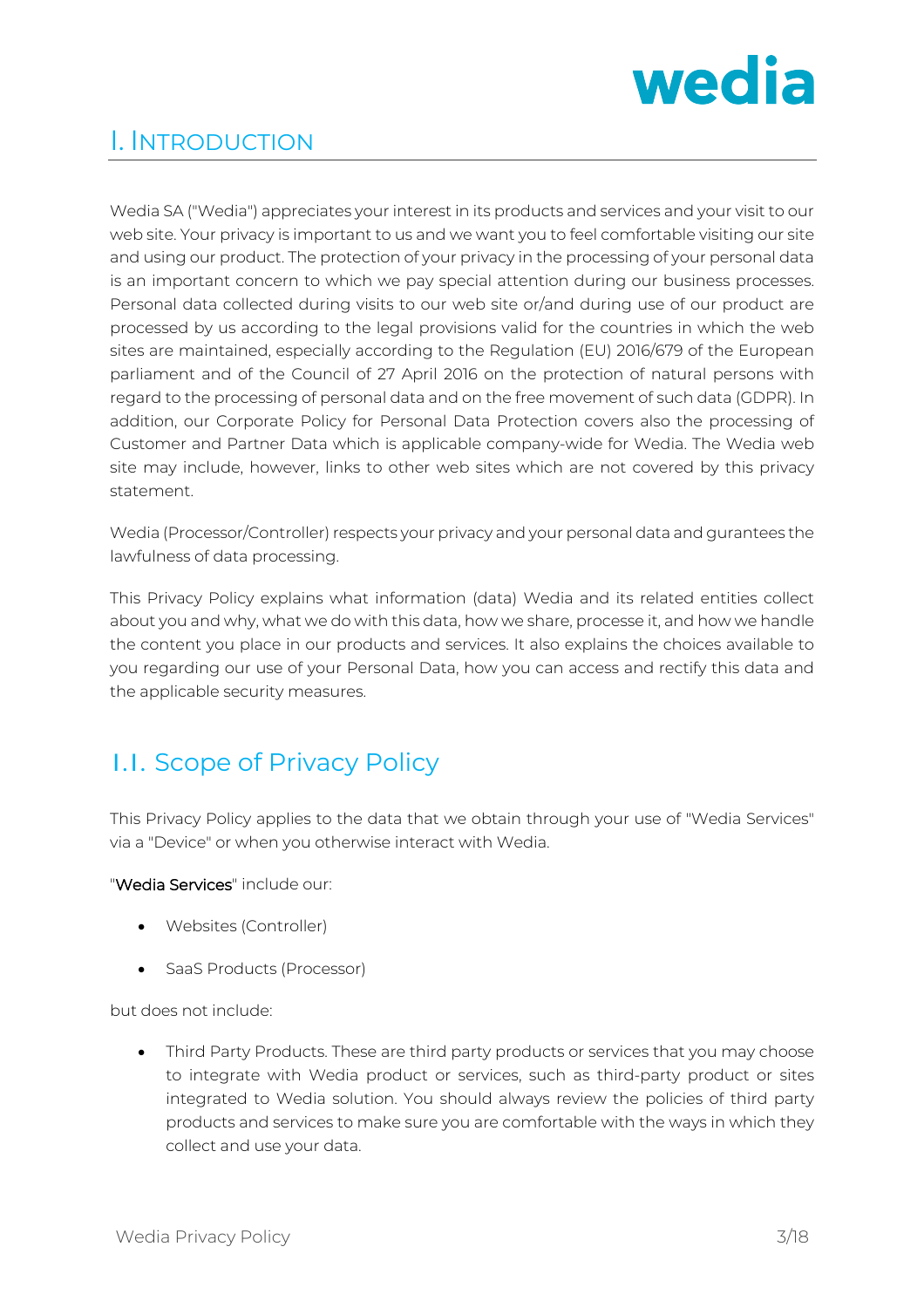

A "Device" is any computer used to access the Wedia Services, including without limitation a desktop, laptop, mobile phone, tablet, or other consumer electronic device.

By registering for or using Wedia Services you consent to the collection, transfer, processing, storage, disclosure and other uses described in this Privacy Policy.

# 1.2. Definitions

Content: any data or data that you upload, submit, post, create, transmit, store or display in an Wedia Service.

Controller: the natural or legal person, public authority, agency or other body which, alone or jointly with others, determines the purposes and means of the processing of personal data.

Data: all of the different forms of data, content, and data collected by us as described in this Privacy Policy.

Personal Data: any information relating to an identified or identifiable natural person ('data subject'); an identifiable natural person is one who can be identified, directly or indirectly, in particular by reference to an identifier such as a name, an identification number, location data, an online identifier or to one or more factors specific to the physical, physiological, genetic, mental, economic, cultural or social identity of that natural person. Personal Data does not include data that has been anonymized such that it does not allow for the ready identification of specific individuals.

Processor: a natural or legal person, public authority, agency or other body which processes personal data on behalf of the controller;

SaaS Products: Wedia "Cloud" hosted solutions.

Websites: Wedia's websites, including but not limited to wedia-group.com, and any related websites, sub-domains and pages.

The terms "personal data", "data subject", "processing", "controller", "processor", "supervisory authority" and etc as used in this Privacy Policy have the meanings given in the GDPR.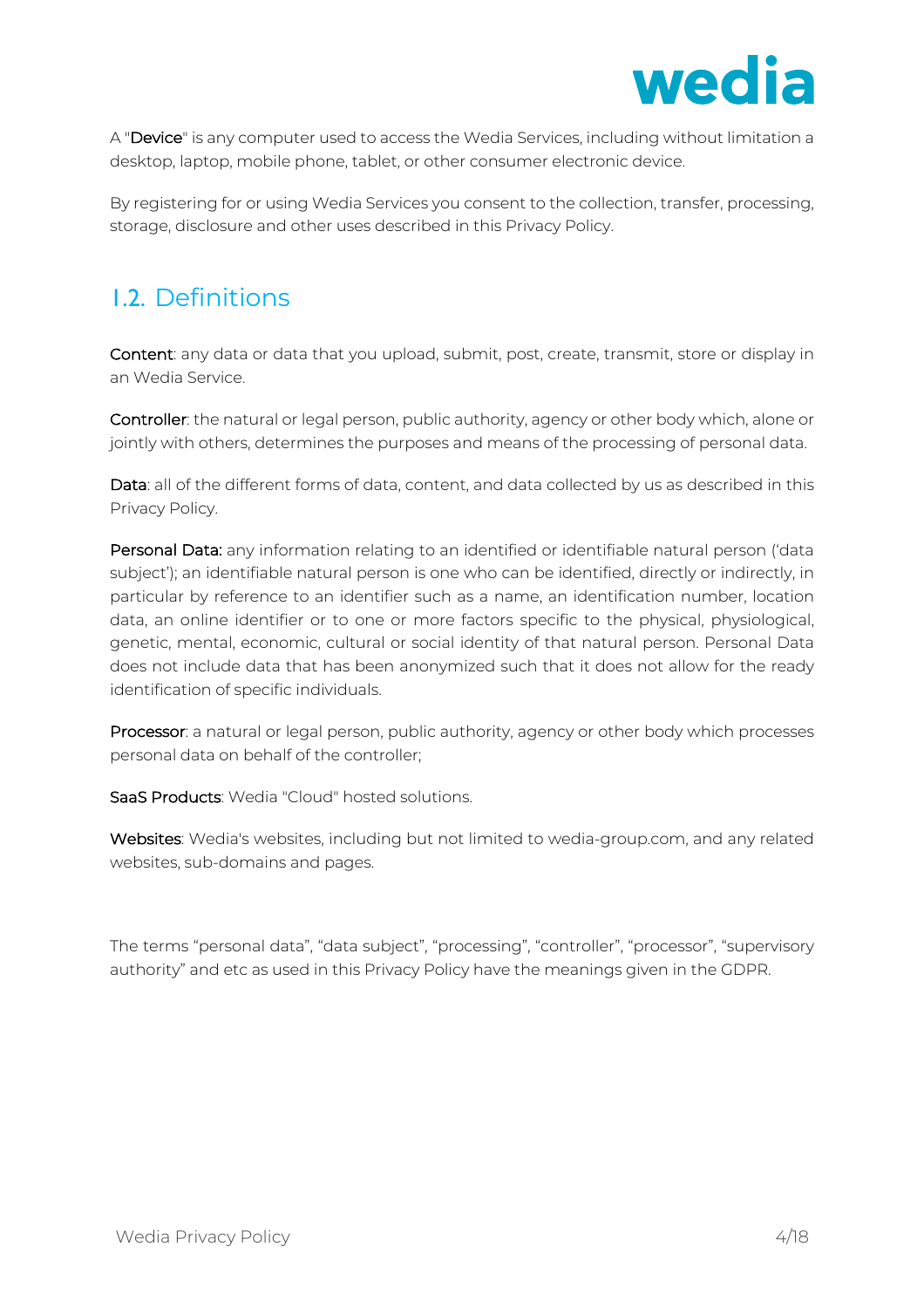

# DATA PROCESSING AND PURPOSES

#### 1.3. Data you provide to us

We collect the following data:

Account and Profile Data: We collect data about you and your company as you register for an account, create or modify your profile, use, access, or interact with the Wedia Services (including but not limited to when you upload, download, collaborate on or share Content). Data we collect includes

- Contact data such as name, email address, mailing address, and phone number
- Profile data such as a username, profile photo, and job title
- Preferences data such as notification preferences

You may provide this data directly when you enter it in Wedia Services.

In some cases, another user (such as a system administrator) may create an account on your behalf and may provide your data, including Personal Data (most commonly when your company requests that you use our products). We collect Data under the direction of our customers and often have no direct relationship with the individuals whose personal data we process. If you are an employee of one of our customers and would no longer like us to process your data, please contact your employer. If you are providing data (including Personal Data) about someone else, you must have the authority to act for them and to consent to the collection and use of their Personal Data as described in this Privacy Policy.

Content: We collect and store Content that you create, input, submit, post, upload, transmit, store or display in the process of using our SaaS Products or Websites. Such Content includes any Personal Data or other sensitive data that you choose to include ("incidentally-collected Personal Data").

Other submissions: We collect other data that you submit to our Websites or as you participate in any interactive features of the Wedia Services, participate in a survey, contest, promotion, sweepstakes, activity or event, apply for a job, request customer support, communicate with us via third party social media sites or otherwise communicate with us. For example, data regarding a problem you are experiencing with an Wedia product could be submitted to our Support Services.

Job searches: You do not have to give us any Personal Data in order to perform job searches. Nevertheless, to apply for (web application eRecruiting), you will have to type your name, email address, telephone number and a CV.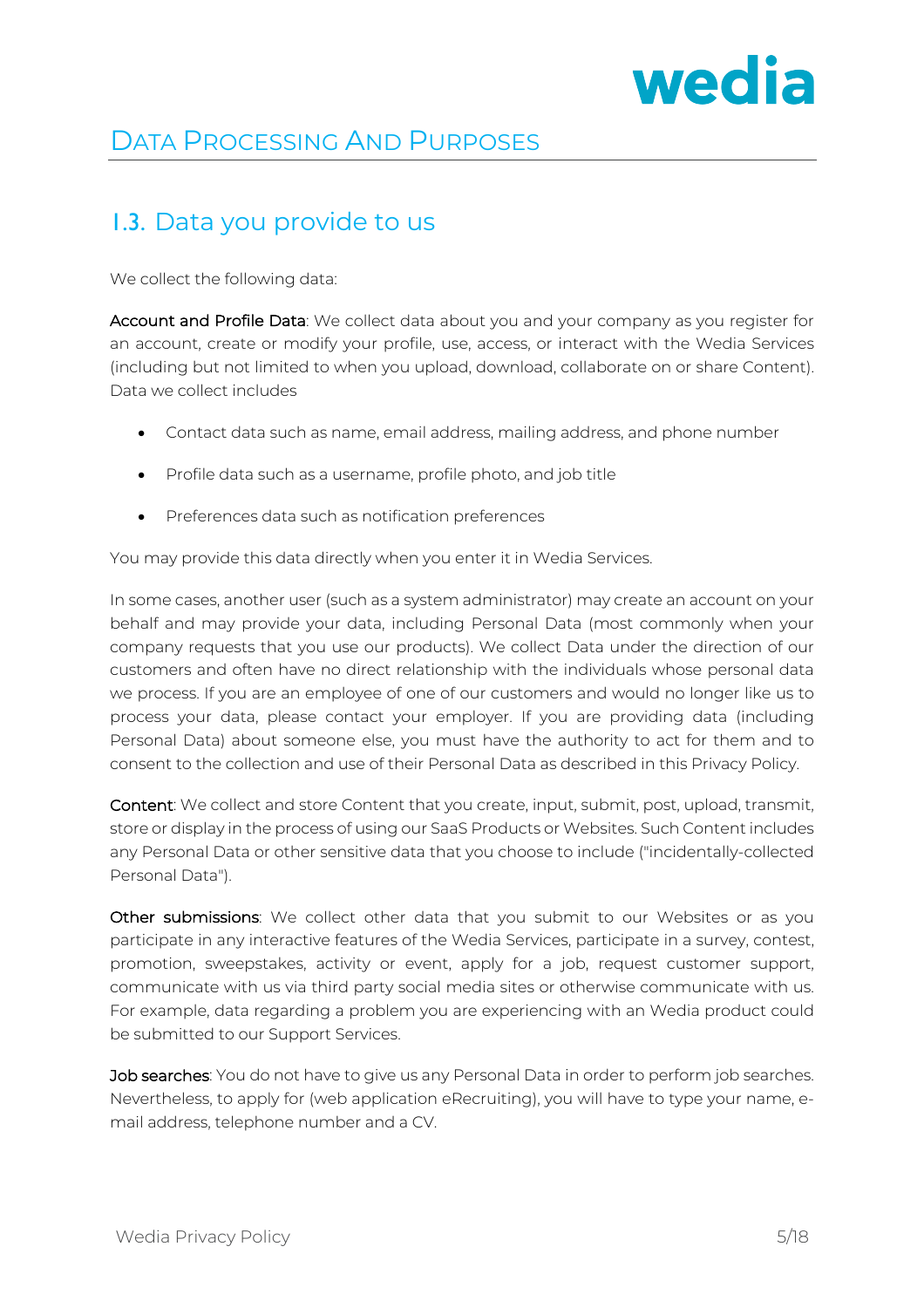

We strongly suggest that your CV should not contain data relating to your (i) racial or ethnic origin (ii) political beliefs (iii) philosophical or religious beliefs (iv) membership of a trade union or political party (v) physical or mental health (vi) sexual life or (vii) the commission of criminal offences or proceedings. If your CV does contain such data, then you agree that we may retain this data and use it in accordance with this Statement.

# 1.4. Data we collect from your use of Wedia Services

Web Logs: As is true with most websites and services delivered over the Internet, we gather certain data and store it in log files when you interact with our Websites and SaaS Products. This data includes internet protocol (IP) addresses as well as browser type, internet service provider, URLs of referring/exit pages, operating system, date/time stamp, data you search for, locale and language preferences, identification numbers associated with your Devices, your mobile carrier, and system configuration data. In the case of our SaaS Product, the URLs you accessed (and therefore included in our log files) include usernames as well as elements of Content (such as project names, asset names, status names, and filters…) as necessary for the SaaS Product to perform the requested operations. Occasionally, we connect Personal Data to data gathered in our log files as necessary to improve Wedia Services for individual customers. In such a case, we would treat the combined Data in accordance with this privacy policy.

Analytics Data from Website and SaaS Products: We collect analytics data when you use our Websites and SaaS Products to help us improve our products and services. In the SaaS Products, this analytics data consists of the feature and function of the Wedia Service being used, the username and IP address of the individual who is using the feature or function (which will include Personal Data if the Personal Data was incorporated into the username), the sizes and original filenames of attachments, and additional data required to detail the operation of the function and which parts of the Wedia Services are being affected. For example:

- In the Digital Asset Management, analytics data that we collect when a user download an asset includes the system-generated numeric identifier of the asset, the selected variation type of the asset (if any), the IP address of the user.
- Similarly, in the Creative Project, analytics data that we collect when a subject is edited includes the system-assigned numeric subject id, the modified item, whether the edit is made by a user or automatically generated by the system, and whether email notifications are to be sent.

As shown in the examples above, the analytics data we collect includes elements of Content related to the function the user is performing. As such, the analytics data we collect may include Personal Data or sensitive business data that the user has included in Content that the user chose to upload, submit, post, create, transmit, store or display in an Wedia Service. We use Elasticsearch as the analytics solution for our SaaS product.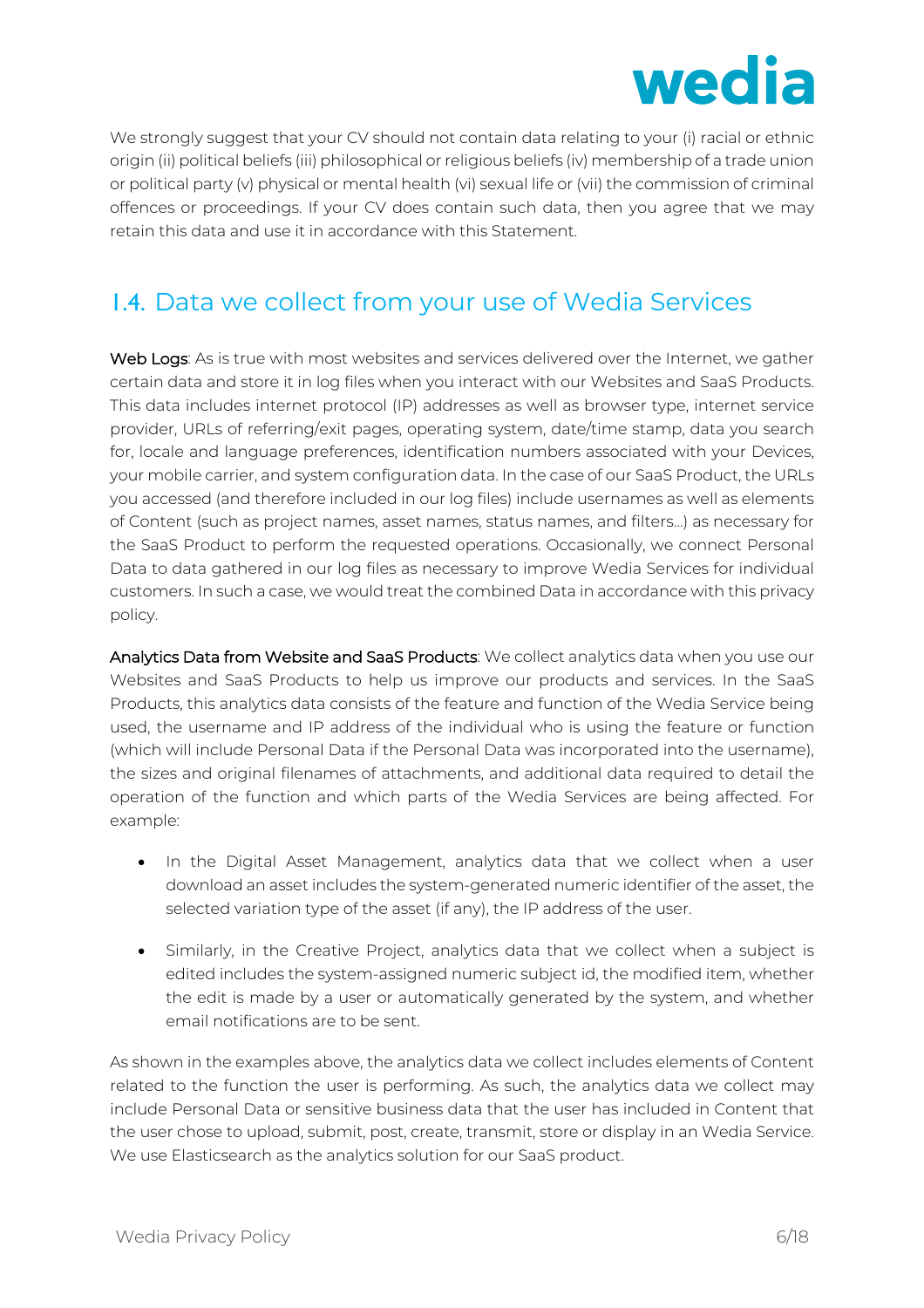

As of the date this policy went into effect, we use Google Analytics as an analytics provider for our website. To learn more about the privacy policy of Google Analytics, refer to Google's Policies and Principles. Use the Google Analytics Opt-out Browser Add-on to prevent analytics data from being sent to Google Analytics.

Cookies and Other Tracking Technologies: Wedia and our third-party partners, such as our advertising and analytics partners, use various technologies to collect data, such as cookies and web beacons. Cookies are small data files stored on your hard drive or in device memory. We use cookies to improve and customize Wedia Services and your experience; to allow you to access and use the Websites or SaaS Products without re-entering your username or password; and to count visits and understand which areas and features of the Websites and SaaS Products are most popular. You can instruct your browser, by changing its options, to stop accepting cookies or to prompt you before accepting a cookie from websites you visit. If you do not accept cookies, however, you may not be able to use all aspects of our Websites or SaaS Products. Wedia and our third-party partners also collect data using web beacons (also known as "tracking pixels"). Web beacons are electronic images that may be used in our Websites or SaaS Products or in emails that help us to deliver cookies, count visits, understand usage and campaign effectiveness and determine whether an email has been opened and acted upon.

Wedia and our third-party partners also use javascript, e-tags, "flash cookies", and HTML5 local storage to collect data about your online activities over time and across different websites or online services. Many browsers include their own management tools for removing HTML5 local storage objects.

You may be able to opt out of receiving personalized advertisements as described below under "Your Choices."

#### 1.5. Data we collect from other sources

Data from third party services: We also obtain data from third parties and combine that with Data we collect through Wedia Services. For example, we may have access to certain data from a third-party social media or authentication service if you log into Wedia Services through the service or otherwise provide us with access to Data from the service. Any access that we may have to such Data from a third party social or authentication service is in accordance with the authorization procedures determined by that service. By authorizing us to connect with a third-party service, you authorize us to access and store your name, email address(es), current city, profile picture URL, and other data that the third-party service makes available to us, and to use and disclose it in accordance with this Privacy Policy. You should check your privacy settings on these third-party services to understand and change the data sent to us through these services.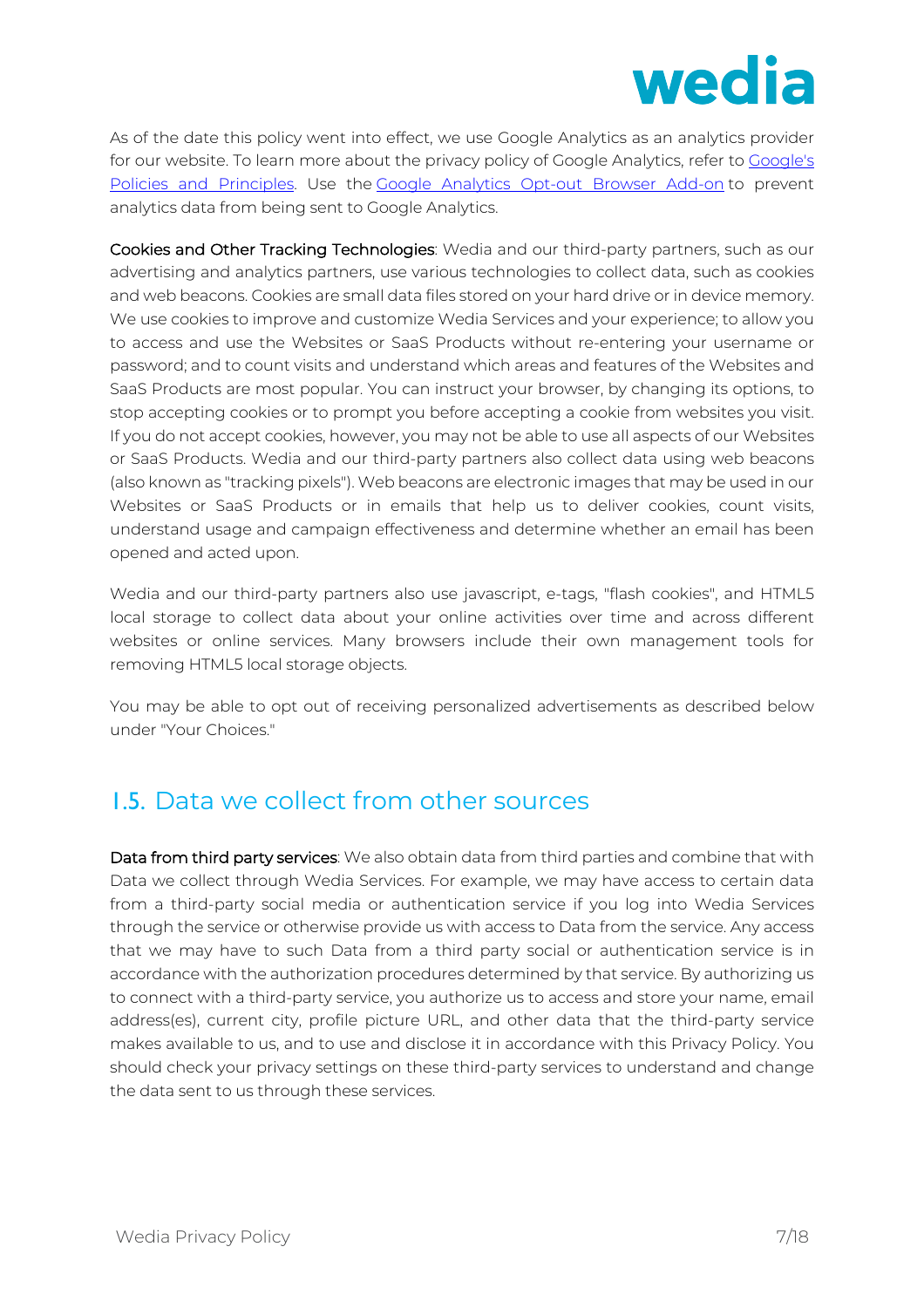

Google Data and Youtube API: Google gives us an access to the Google user data, but we do not process this data (no consultation, use, modification, and etc). Wedia Services (Wedia application) accesses the Google data by using Youtube APIs.

Wedia application stores authentication video tokens on a secure database to interact with the Youtube chain and to permit further video modifications. Wedia application permits to modify the video data (name of the video and etc.), and to retrieve its views, likes, sharings, comments, statistics and etc., stored on a secure database. There is no personal data processing. No data shared.

#### 1.6. Purposes of the processing

We processe the Data for specified, explicit and legitimate purposes and this Data will be not further processed in a manner that is incompatible with those purposes. Consequently, we use the Data we collect about you (including Personal Data to the extent applicable) for a variety of purposes, including to:

- Provide, operate, maintain, improve, and promote Wedia Services;
- Enable you to access and use Wedia Services, including uploading, downloading, collaborating on and sharing Content;
- Process and complete transactions, and send you related data;
- Send transactional messages, including responding to your comments, questions, and requests; providing customer service and support; and sending you technical notices, updates, security alerts, and support and administrative messages;
- Send promotional communications, such as providing you with data about services, features, surveys, newsletters, offers, promotions, contests, events and sending updates about your team and chat rooms; and providing other news or data about us and our select partners. You have the ability to opt out of receiving any of these communications as described below under "Your Choices";
- Monitor and analyze trends, usage, and activities in connection with Wedia Services and for marketing or advertising purposes;
- Investigate and prevent fraudulent transactions, unauthorized access to Wedia Services, and other illegal activities;
- Personalize Wedia Services, including by providing content, features, or advertisements that match your interests and preferences;
- Enable you to communicate, collaborate, and share Content with users you designate;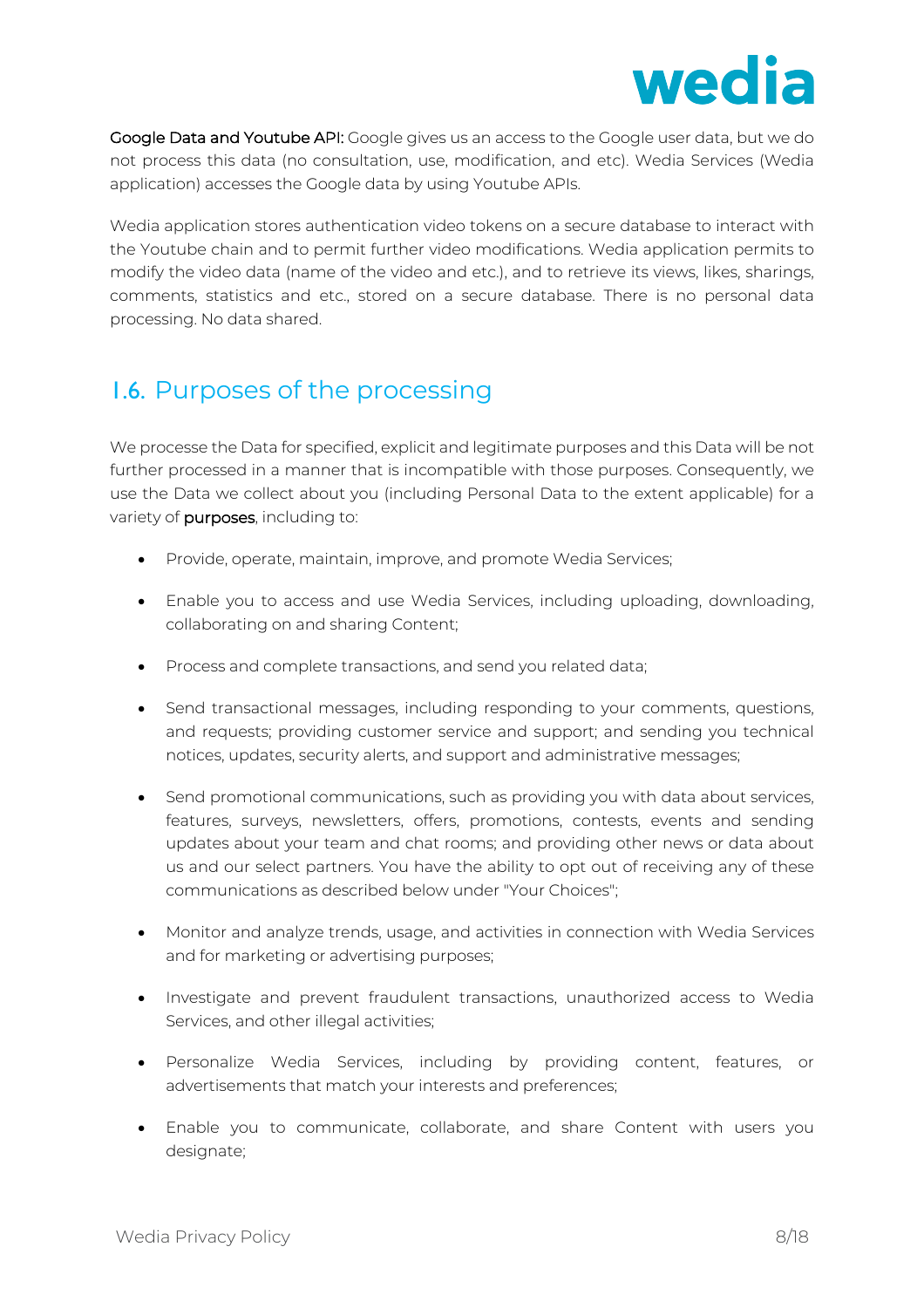

- Recrutment; and
- For other purposes about which we obtain your consent.

Notwithstanding the foregoing, we will not use Personal Data appearing in our Analytics Logs or Web Logs for any purpose. The use of Data collected through our Wedia Services shall be limited to the purposes disclosed in this policy.

Wedia collects the Personal Data wich is adequate, relevant and limited to what is necessary in relation to the purposes for which they are processed.

## 1.7. Data sharing and disclosure

Wedia processes the Data lawfully, fairly and in a transparent manner in relation to the data subject.

We will not share or disclose any of your Personal Data or Content with third parties except as described in this policy. We do not sell your Personal Data or Content.

Your Use: When you use Wedia Services, Content you provide will be displayed back to you. Certain features of Wedia Services allow you or your administrator to make some of your Content public, in which case it will become readily accessible to anyone. We urge you to consider the sensitivity of any data you input into Wedia Services.

Collaboration: As a natural result of using Wedia Services, you may create Content and grant permission to other Wedia users to access it for the purposes of collaboration. Some of the collaboration features of Wedia Services display your profile data, including Personal Data included in your profile, to users with whom you have shared your Content. Where this data is sensitive, we urge you to use the various security and privacy features of the Wedia Services to limit those who can access such data.

Access by your system administrator: You should be aware that the administrator of your instance of Wedia Services may be able to:

- access data in and about your Wedia Services account;
- access communications history, including file attachments, for your Wedia Services account;
- disclose, restrict, or access data that you have provided or that is made available to you when using your Wedia Services account, including your Content; and
- control how your Wedia Services account may be accessed or deleted.

Service Providers, Business Partners and Others: We work with third party service providers to provide website, application development, hosting, maintenance, back-up, storage, virtual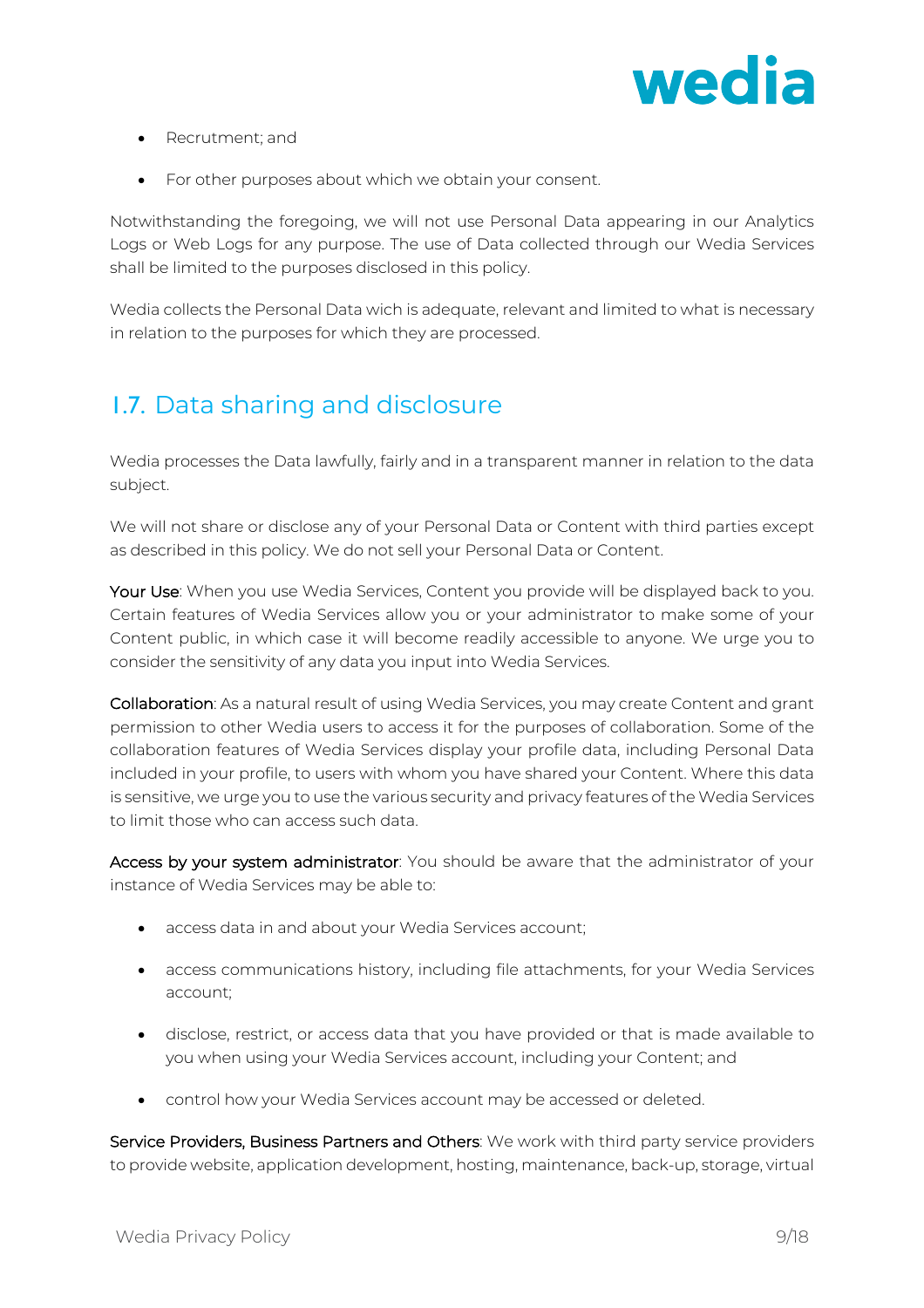

infrastructure, payment processing, analysis and other services for us. These service providers may have access to or process your Data for the purpose of providing those services for us. Some of our pages utilize white-labeling techniques to serve content from our service providers while providing the look and feel of our site. Please be aware that you are providing your Data to these third parties acting on behalf of Wedia.

Third Party Add-Ons: You may choose to make use of third party Add-Ons in conjunction with Wedia Services. Third party Add-Ons are software written by third parties to which you grant access privileges to your Content (which may include your Personal Data). When access is granted, your Content is shared with the third party. Third party Add-On policies and procedures are not controlled by Wedia even though the third-party Add-On may be available through Wedia Services. Third parties who have been granted access to your Content through Add-Ons could use this data to contact you and market services to you and could share your data with other third parties. This Privacy Policy does not cover the collection or use of your data by third party Add-Ons, and we urge you to consider the privacy policies governing third party Add-Ons. If you object to your Personal Databeing shared with these third parties, please terminate your agreement with the third-party Add-On provider (in the event you have purchased a direct integration).

Links to Third Party Sites: The Wedia Services may include links to other websites whose privacy practices may differ from ours. If you submit Personal Data to any of those sites, your data is governed by their privacy policies. We encourage you to carefully read the privacy policy of any website you visit.

Testimonials: We may display personal testimonials of satisfied customers on the Wedia Websites. With your consent, we may post your testimonial along with your name. If you wish to update or delete your testimonial, you can contact us using the data below.

Compliance with Laws and Law Enforcement Requests; Protection of Our Rights: We may disclose your Data (including your Personal Data) to a third party if (a) we believe that disclosure is reasonably necessary to comply with any applicable law, regulation, legal process or governmental request, (b) to enforce our agreements, policies and terms of service, (c) to protect the security or integrity of Wedia's products and services, (d) to protect Wedia, our customers or the public from harm or illegal activities, or (e) to respond to an emergency which we believe in the good faith requires us to disclose data to assist in preventing the death or serious bodily injury of any person.

Business Transfers: We may share or transfer your Data (including your Personal Data) in connection with, or during negotiations of, any merger, sale of company assets, financing, or acquisition of all or a portion of our business to another company. You will be notified via email and/or a prominent notice on the Wedia Services of any change in ownership or uses of your Personal Data, as well as any choices you may have regarding your Personal Data.

Aggregated or Anonymized Data: We may also share aggregated or anonymized data that does not directly identify you with the third parties described above.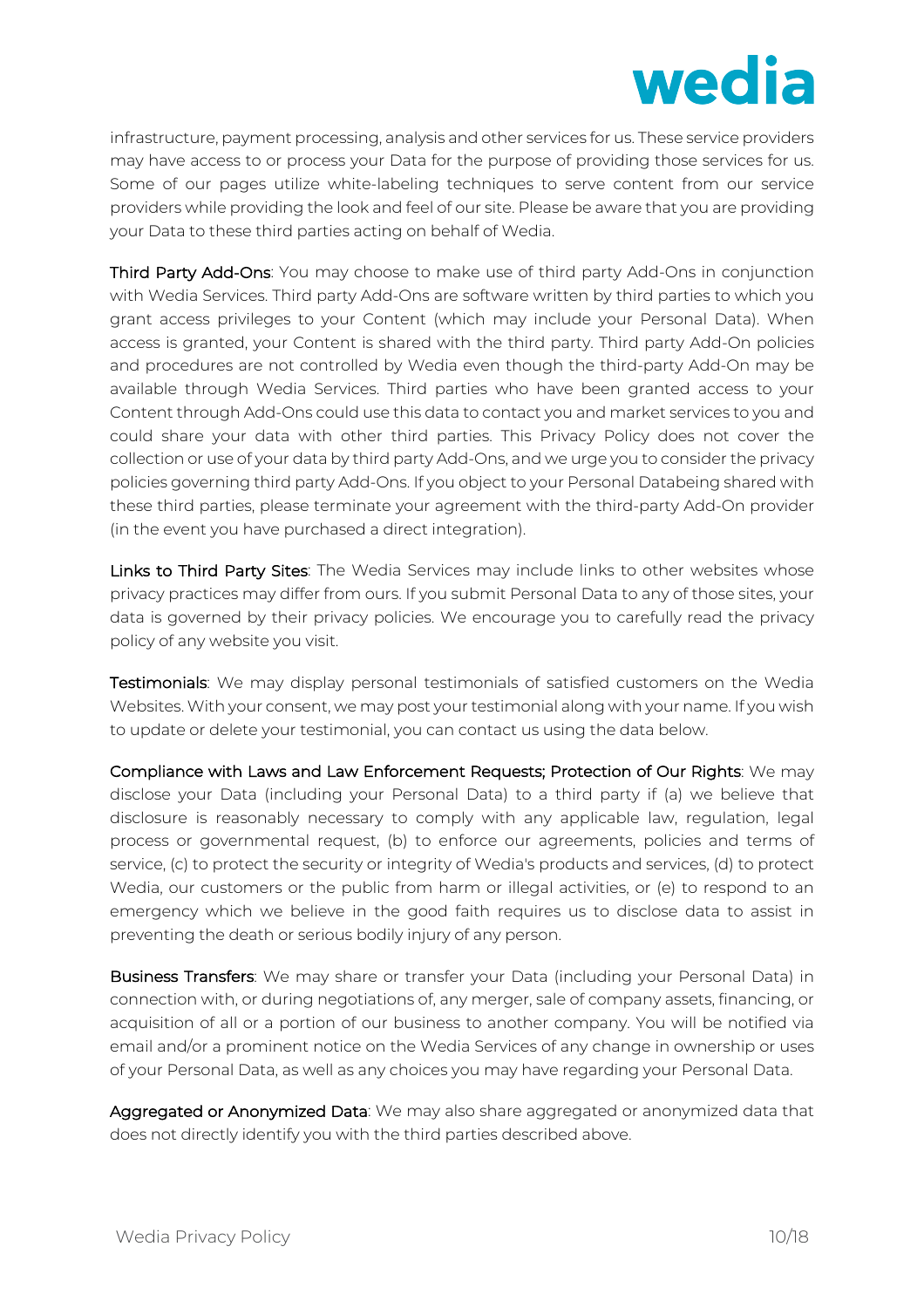

With Your Consent. We will share your Personal Data with third parties when we have your consent to do so.

## 1.8. Data we do not share

We do not share Personal Data about you with third parties for their marketing purposes (including direct marketing purposes) without your permission.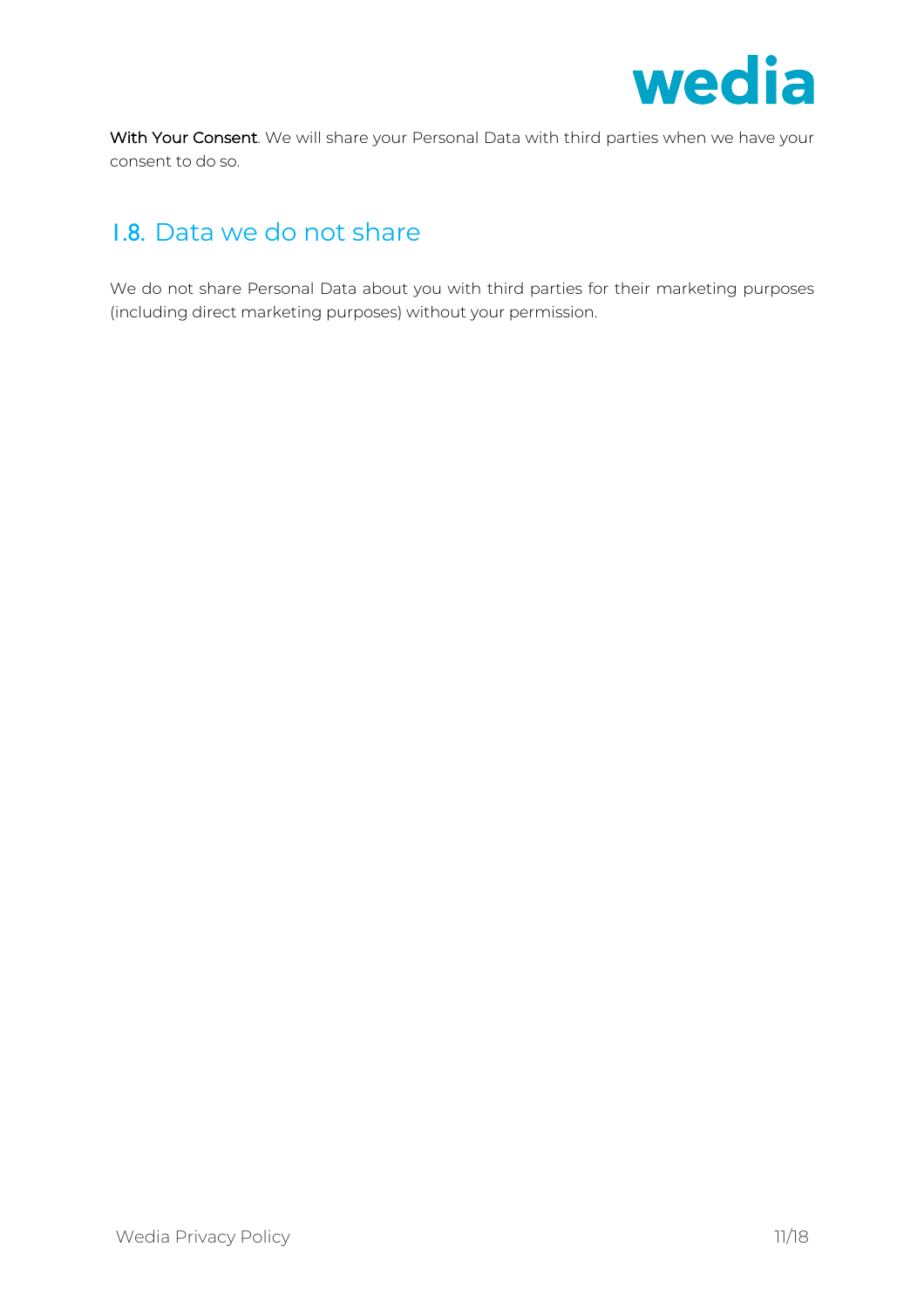

## DATA STORAGE LIMITATION AND TRANSFER

#### 1.9. Data storage limitation

Wedia hosts data with a hosting service provider (AWS, Azure) in numerous countries including the United States and Ireland. The servers on which Personal Data is stored are kept in a controlled environment. While we take reasonable efforts to guard your Personal Data, no security system is impenetrable and due to the inherent nature of the Internet as an open global communications vehicle, we cannot guarantee that data, during transmission through the Internet or while stored on our systems or otherwise in our care, will be absolutely safe from intrusion by others, such as hackers. In addition, we cannot guarantee that any incidentally-collected Personal Data you choose to store in Websites or SaaS Products are maintained at levels of protection to meet specific needs or obligations you may have relating to that data.

Personal Data is kept by Wedia in a form which permits identification of data subjects for no longer than is necessary for the purposes for which the personal data are processed; personal data may be stored for longer periods insofar as the personal data will be processed solely for archiving purposes in the public interest, scientific or historical research purposes or statistical purposes in accordance with Article 89 (1) of GDPR subject to implementation of the appropriate technical and organisational measures required by this Regulation in order to safeguard the rights and freedoms of the data subject.

#### 1.10. Data transfer

Where data is transferred over the Internet as part of a Website or SaaS Product, the data is encrypted using industry standard SSL (HTTPS).

If the storage and/or processing of Personal Data involves transfers of the Personal Data out of the EEA and the European Data Protection Legislation applies to the transfers of such data ("Transferred Personal Data"), Wedia will ensure that Wedia as the data exporter/importer of the Transferred Personal Data enters into Model Contract Clauses (or alternative transfer solution) with your as the data exporter/importer of such data, and that the transfers are made in accordance with such Model.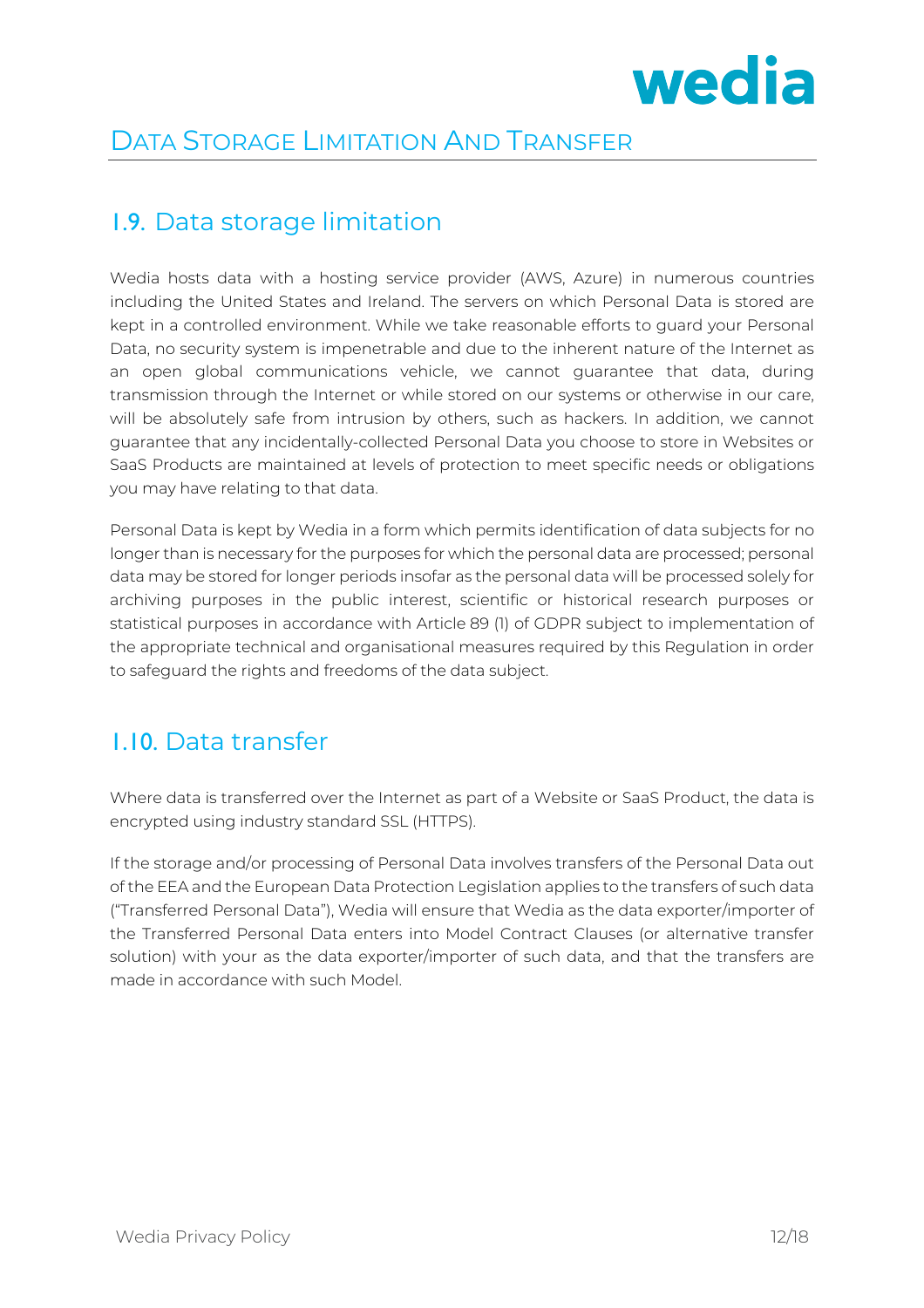

# YOUR CHOICES

You may opt out of receiving promotional communications from Wedia by using the unsubscribe link within each email or emailing us to have your contact data removed from our promotional email list or registration database. Although opt-out requests are usually processed immediately, please allow ten (10) business days for a removal request to be processed. Even after you opt out from receiving promotional messages from us, you may continue to receive transactional messages from us regarding Wedia's Services. You can optout of some notification messages in your account settings.

## 1.11. Access to personal data

You may access, rectify, erase, remove or transmit to another your Personal Data in your account settings or by directing your query to your account administrator. You may also contact Support Services or Data Protection Officer. We will respond to your request for access within 30 days.

You can often remove Content using editing tools associated with that Content. In some cases, you may need to contact your administrator to request they remove the Content.

You or your administrator may be able to deactivate your Wedia Services account. If you can deactivate your own account, you can most often do so in your account settings. Otherwise, please contact your administrator. To deactivate an organization account, please contact Support Services. To deactivate an account made for you without authorization, please contact us at the contact data below.

We will retain your account data for as long as your account is active, or as reasonably useful for commercial purposes or as necessary to comply with our legal obligations, resolve disputes, and enforce our agreements. If your account is managed by an administrator, that account administrator may have control with regards to how your account data is retained and deleted.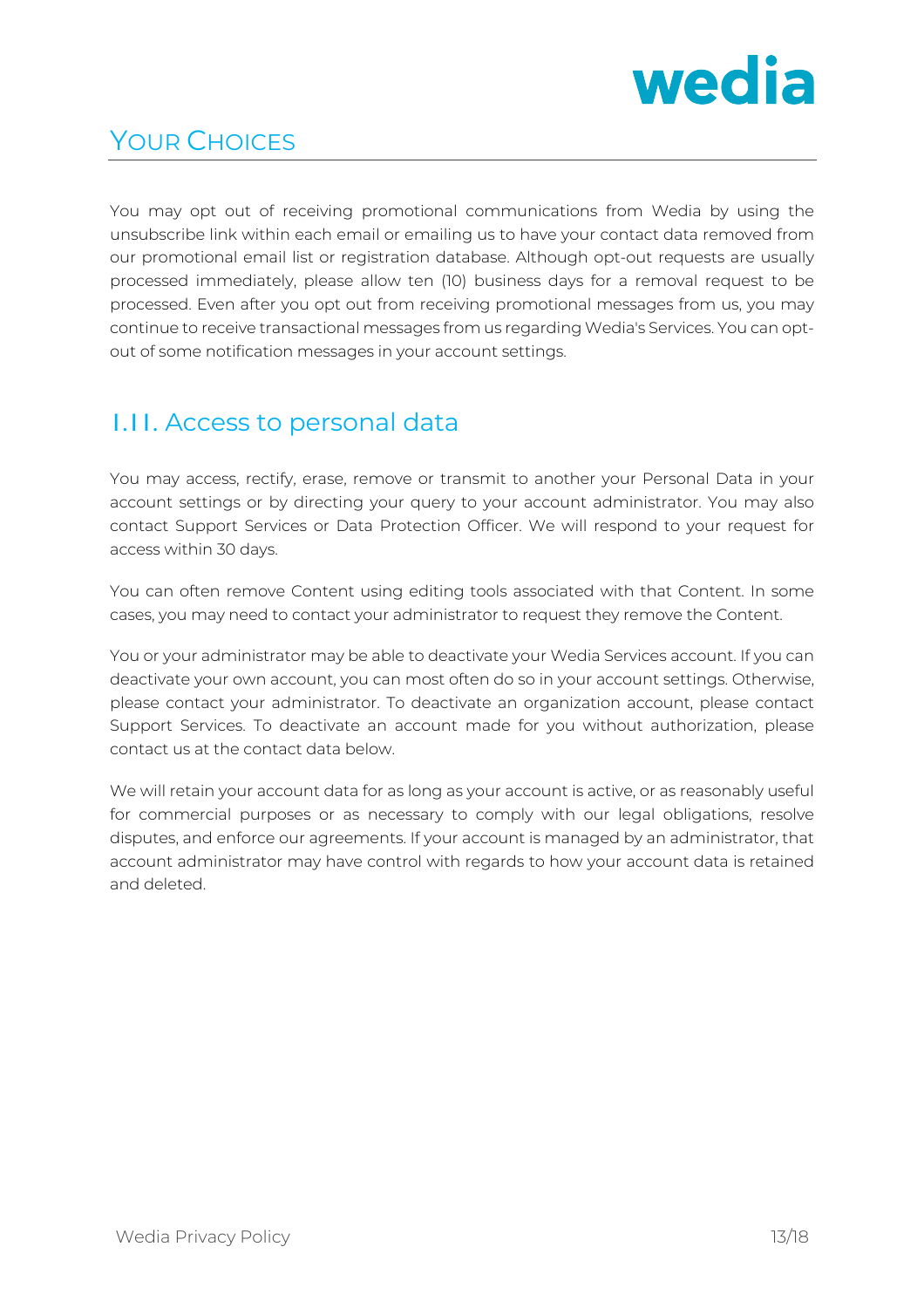

## **SECURITY**

Wedia uses all technical and organizational security measures in order to protect the data we have under our control against accidental or intentional manipulation, loss, destruction and against access by unauthorized persons. Our security procedures are continually enhanced as new technology becomes available.

Taking into account the state of the art, the costs of implementation and the nature, scope, context and purposes of processing as well as the risk of varying likelihood and severity for the rights and freedoms of natural persons, Wedia implements appropriate technical and organisational measures to ensure a level of security appropriate to the risk, including inter alia as appropriate:

(a) the pseudonymisation and encryption of personal data;

(b) the ability to ensure the ongoing confidentiality, integrity, availability and resilience of processing systems and services;

(c) the ability to restore the availability and access to personal data in a timely manner in the event of a physical or technical incident;

(d) a process for regularly testing, assessing and evaluating the effectiveness of technical and organisational measures for ensuring the security of the processing.

If you need more information you can contact our Data Protection Officer in oder to obtain an access to our Security Policy.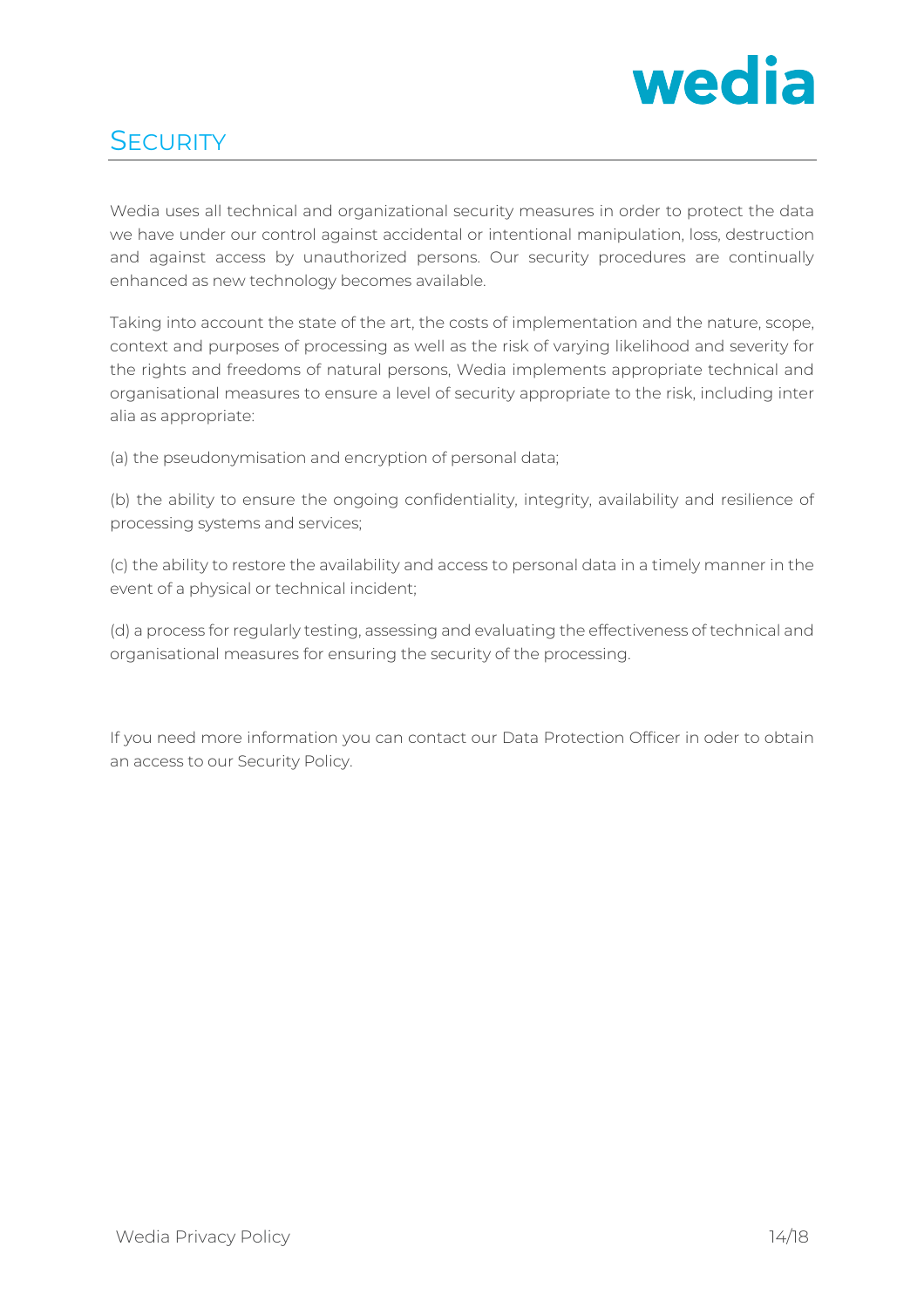

# DATA INCIDENT

If Wedia becomes aware of a Data Incident, Wedia will: (a) notify Subject, Processor/Controller and Supervisory Authority of the Data Incident promptly and without undue delay, and, where feasible, not later than 72 hours after having become aware of it; and (b) promptly take reasonable steps to minimize harm and secure Customer Data.

Notifications made pursuant to this section will, to the extent possible:

- (a) describe the nature of the personal data breach including where possible, the categories and approximate number of data subjects concerned and the categories and approximate number of personal data records concerned;
- (b) communicate the name and contact details of the data protection officer or other contact point where more information can be obtained;
- (c) describe the likely consequences of the personal data breach;
- (d) describe the measures taken or proposed to be taken by the controller to address the personal data breach, including, where appropriate, measures to mitigate its possible adverse effects.

Notification(s) of any Data Incident(s) will be delivered to the Notification Email Address or, at Wedia's discretion, by direct communication (for example, by phone call or an in-person meeting). Another party is solely responsible for ensuring that the Notification Email Address is current and valid.

Wedia's notification of or response to a Data Incident will not be construed as an acknowledgement by Wedia of any fault or liability with respect to the Data Incident.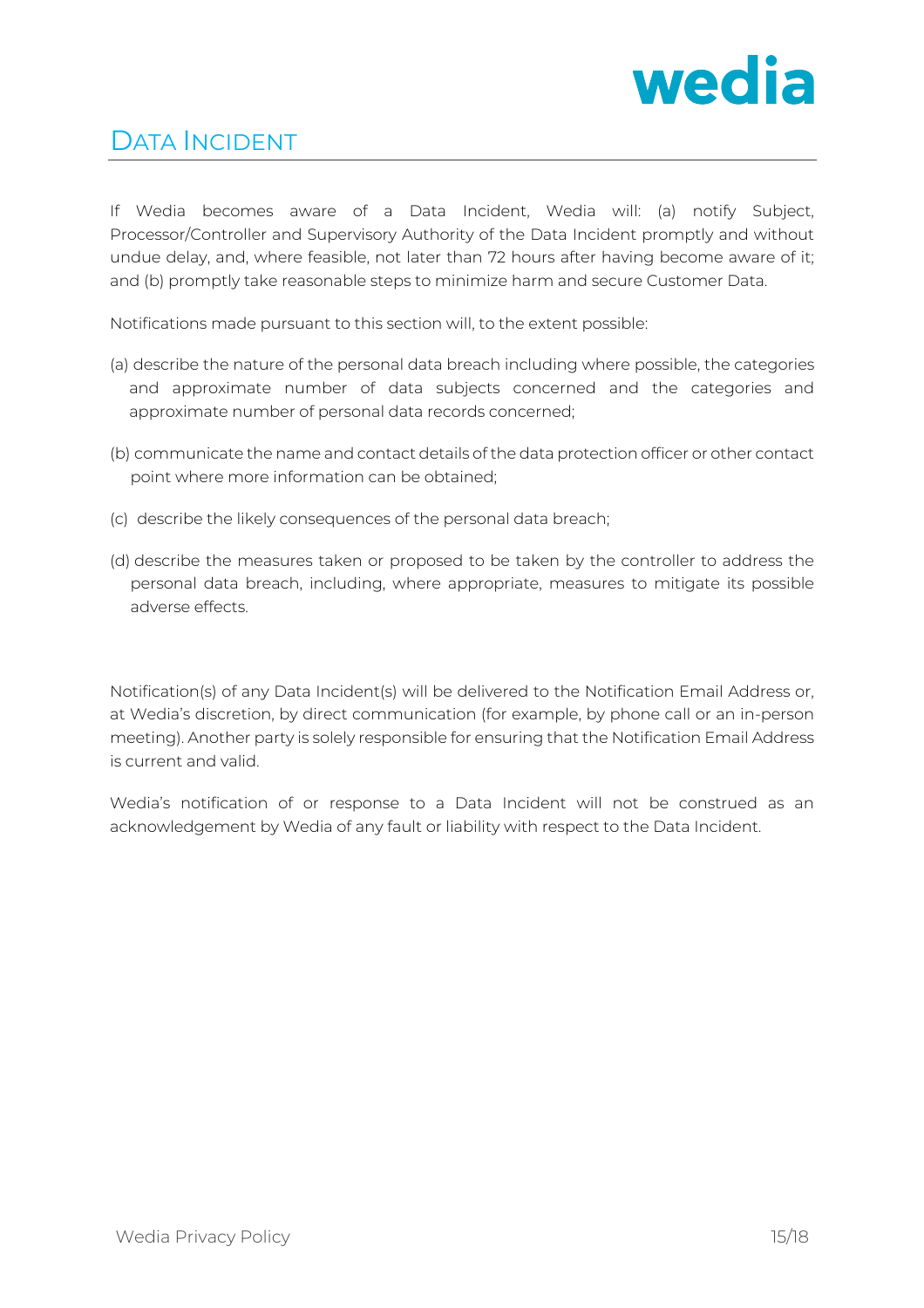

# **CHILDREN**

Wedia does not knowingly collect personal data from children without insisting that they seek prior parental consent if required by applicable law. We will only use or disclose personal data about a child to the extent permitted by law, to seek parental consent pursuant to local law and regulations or to protect a child. The definition of "child" or "children" should take into account applicable laws as well as national and regional cultural customs.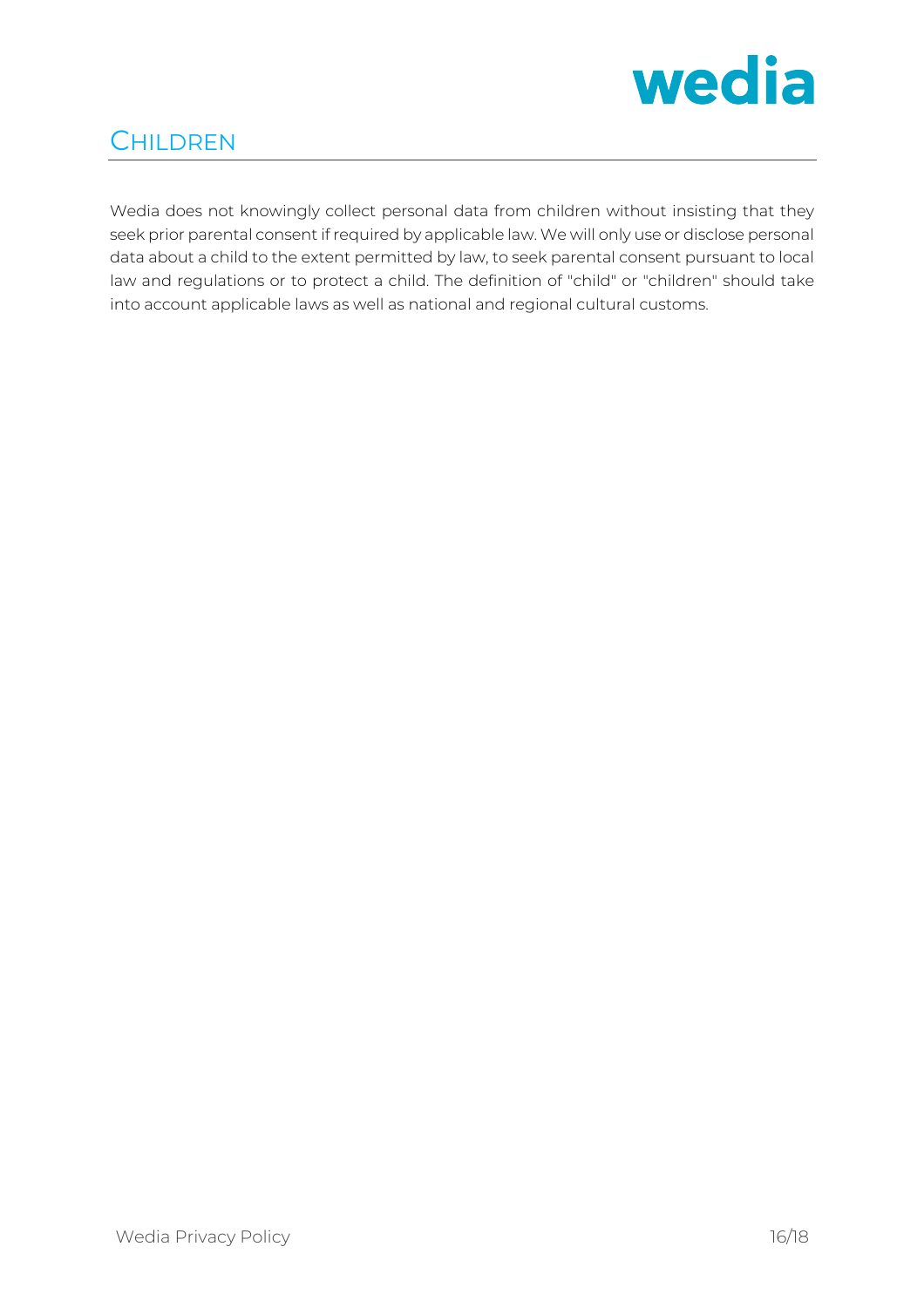

# FREEDOM OF DATA

Upon written request, Wedia or its representatives will inform you by letter without delay what personal data is stored by us as defined by applicable law. Should such data be incorrect, we will at your request correct that data for you, also as a registered user you have the option of viewing, deleting or amending your personal data yourself.